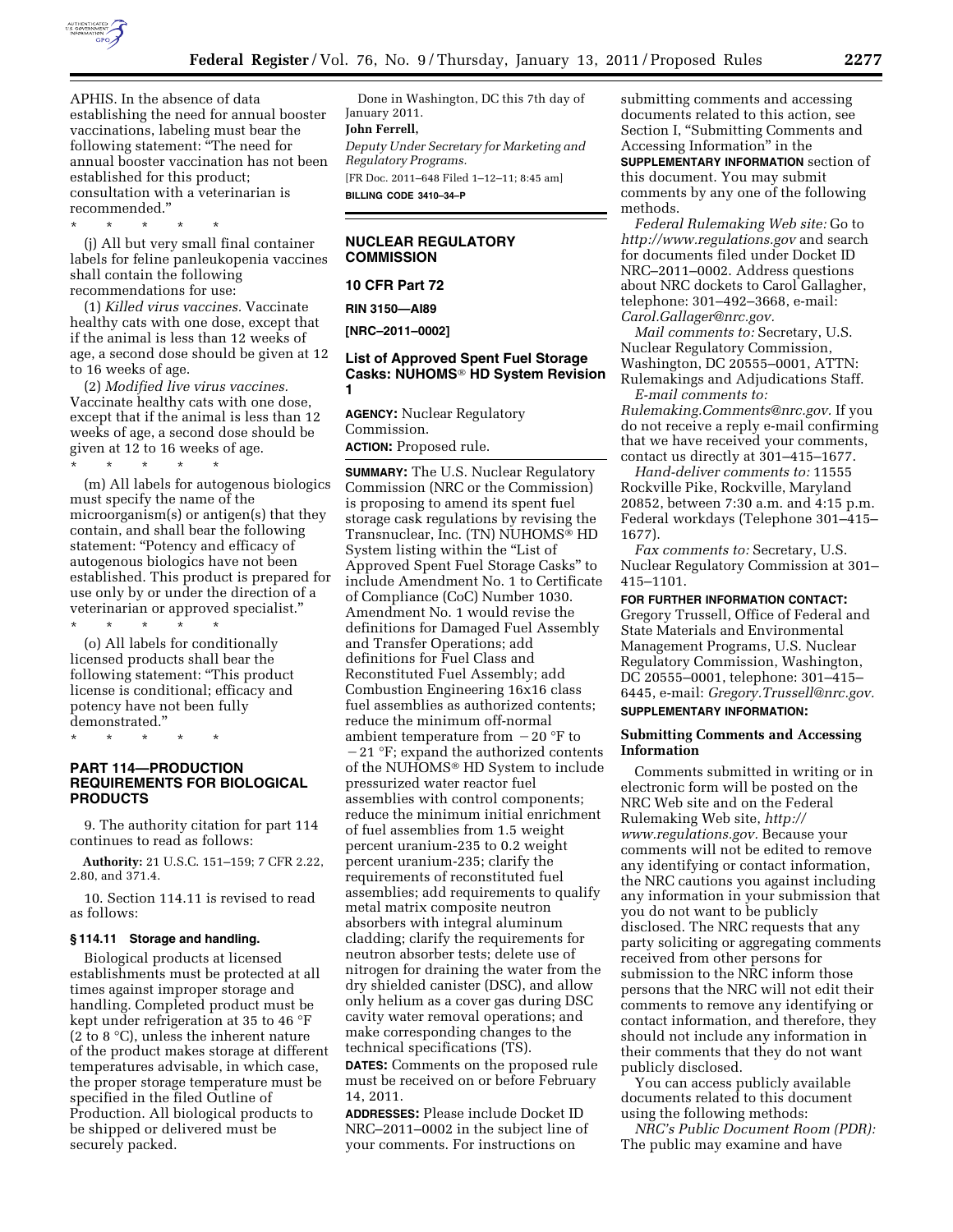copied for a fee publicly available documents at the NRC's PDR, Room O– 1F21, One White Flint North, 11555 Rockville Pike, Rockville, Maryland.

NRC's Agencywide Documents Access and Management System (ADAMS): Publicly available documents created or received at the NRC are available electronically at the NRC's Electronic Reading Room at *[http://](http://www.nrc.gov/reading-rm/adams.html) [www.nrc.gov/reading-rm/adams.html.](http://www.nrc.gov/reading-rm/adams.html)*  From this page, the public can gain entry into ADAMS, which provides text and image files of NRC's public documents. If you do not have access to ADAMS or if there are problems in accessing the documents located in ADAMS, contact the NRC's PDR reference staff at 1–800–397–4209, 301– 415–4737, or by e-mail to *[PDR.Resource@nrc.gov.](mailto:PDR.Resource@nrc.gov)* 

*Federal Rulemaking Web site:* Public comments and supporting materials related to this proposed rule can be found at *<http://www.regulations.gov>* by searching on Docket ID NRC–2011– 0002.

For additional information, see the Direct Final Rule published in the Rules and Regulations section of this **Federal Register.** 

#### **Procedural Background**

On May 6 and 7, 2010, respectively, a direct final rule (75 FR 24786) and companion proposed rule (75 FR 25120) were published in the **Federal Register**  to revise the cask system listing for the TN NUHOMS® HD System by adding Amendment No. 1 to the list of approved spent fuel storage casks in Title 10 of the Code of Federal Regulations (10 CFR) 72.214. After the rules were published, the applicant identified that a certain TS for Boral characterization (TS 4.3.1, ''Neutron Absorber Tests'') was not written precisely and in a manner that could be readily and demonstrably implemented. On July 16, 2010, the NRC withdrew the direct final rule (75 FR 41369) and the companion proposed rule (75 FR 41404).The applicant submitted revised language for TS 4.3.1 (and Final Safety Analysis Report (FSAR) sections incorporated into the TS by reference) on July 26 and August 24, 2010, which NRC staff reviewed and found to be acceptable. This proposed rule includes the original Amendment No. 1 changes and the revised TS 4.3.1 and FSAR sections incorporated into the TS by reference.

This rule is limited to the changes contained in Amendment No. 1 to CoC No. 1030 and does not include other aspects of the NUHOMS® HD System design. Because NRC considers this action noncontroversial and routine, the

NRC is publishing this proposed rule concurrently as a direct final rule in the Rules and Regulations section of this **Federal Register**. Adequate protection of public health and safety continues to be ensured. The direct final rule will become effective on March 29, 2011. However, if the NRC receives significant adverse comments on the direct final rule by February 14, 2011, then the NRC will publish a document that withdraws the direct final rule. If the direct final rule is withdrawn, the NRC will address the comments received in response to the proposed revisions in a subsequent final rule. Absent significant modifications to the proposed revisions requiring republication, the NRC will not initiate a second comment period on this action in the event the direct final rule is withdrawn.

A significant adverse comment is a comment where the commenter explains why the rule would be inappropriate, including challenges to the rule's underlying premise or approach, or would be ineffective or unacceptable without a change. A comment is adverse and significant if:

(1) The comment opposes the rule and provides a reason sufficient to require a substantive response in a notice-andcomment process. For example, a substantive response is required when:

(a) The comment causes the NRC staff to reevaluate (or reconsider) its position or conduct additional analysis;

(b) The comment raises an issue serious enough to warrant a substantive response to clarify or complete the record; or

(c) The comment raises a relevant issue that was not previously addressed or considered by the NRC staff.

(2) The comment proposes a change or an addition to the rule, and it is apparent that the rule would be ineffective or unacceptable without incorporation of the change or addition.

(3) The comment causes the NRC staff to make a change (other than editorial) to the rule, CoC, or TS.

For additional procedural information and the regulatory analysis, see the direct final rule published in the Rules and Regulations section of this **Federal Register**.

### **List of Subjects in 10 CFR Part 72**

Administrative practice and procedure, Hazardous waste, Nuclear materials, Occupational safety and health, Radiation protection, Reporting and recordkeeping requirements, Security measures, Spent fuel, Whistleblowing.

For the reasons set out in the preamble and under the authority of the Atomic Energy Act of 1954, as amended;

the Energy Reorganization Act of 1974, as amended; the Nuclear Waste Policy Act of 1982, as amended, and 5 U.S.C. 553; the NRC is proposing to adopt the following amendments to 10 CFR Part 72.

### **PART 72—LICENSING REQUIREMENTS FOR THE INDEPENDENT STORAGE OF SPENT NUCLEAR FUEL, HIGH-LEVEL RADIOACTIVE WASTE, AND REACTOR-RELATED GREATER THAN CLASS C WASTE**

1. The authority citation for Part 72 continues to read as follows:

**Authority:** Secs. 51, 53, 57, 62, 63, 65, 69, 81, 161, 182, 183, 184, 186, 187, 189, 68 Stat. 929, 930, 932, 933, 934, 935, 948, 953, 954, 955, as amended, sec. 234, 83 Stat. 444, as amended (42 U.S.C. 2071, 2073, 2077, 2092, 2093, 2095, 2099, 2111, 2201, 2232, 2233, 2234, 2236, 2237, 2238, 2282); sec. 274, Pub. L. 86–373, 73 Stat. 688, as amended (42 U.S.C. 2021); sec. 201, as amended, 202, 206, 88 Stat. 1242, as amended, 1244, 1246 (42 U.S.C. 5841, 5842, 5846); Pub. L. 95–601, sec. 10, 92 Stat. 2951 as amended by Pub. L. 102– 486, sec. 7902, 106 Stat. 3123 (42 U.S.C. 5851); sec. 102, Pub. L. 91–190, 83 Stat. 853 (42 U.S.C. 4332); secs. 131, 132, 133, 135, 137, 141, Pub. L. 97–425, 96 Stat. 2229, 2230, 2232, 2241, sec. 148, Pub. L. 100–203, 101 Stat. 1330–235 (42 U.S.C. 10151, 10152, 10153, 10155, 10157, 10161, 10168); sec. 1704, 112 Stat. 2750 (44 U.S.C. 3504 note); sec. 651(e), Pub. L. 109–58, 119 Stat. 806–10 (42 U.S.C. 2014, 2021, 2021b, 2111).

Section 72.44(g) also issued under secs. 142(b) and 148(c), (d), Pub. L. 100–203, 101 Stat. 1330–232, 1330–236 (42 U.S.C. 10162(b), 10168(c), (d)). Section 72.46 also issued under sec. 189, 68 Stat. 955 (42 U.S.C. 2239); sec. 134, Pub. L. 97–425, 96 Stat. 2230 (42 U.S.C. 10154). Section 72.96(d) also issued under sec. 145(g), Pub. L. 100–203, 101 Stat. 1330–235 (42 U.S.C. 10165(g)). Subpart J also issued under secs. 2(2), 2(15), 2(19), 117(a), 141(h), Pub. L. 97–425, 96 Stat. 2202, 2203, 2204, 2222, 2244 (42 U.S.C. 10101, 10137(a), 10161(h)). Subparts K and L are also issued under sec. 133, 98 Stat. 2230 (42 U.S.C. 10153) and sec. 218(a), 96 Stat. 2252 (42 U.S.C. 10198).

2. In § 72.214, Certificate of Compliance 1030 is revised to read as follows:

### **§ 72.214 List of approved spent fuel storage casks.**

\* \* \* \* \* *Certificate Number:* 1030. *Initial Certificate Effective Date:*  January 10, 2007.

*Amendment Number 1 Effective Date:*  March 29, 2011.

*SAR Submitted by:* Transnuclear, Inc. *SAR Title:* Final Safety Analysis Report for the NUHOMS® HD Horizontal Modular Storage System for Irradiated Nuclear Fuel.